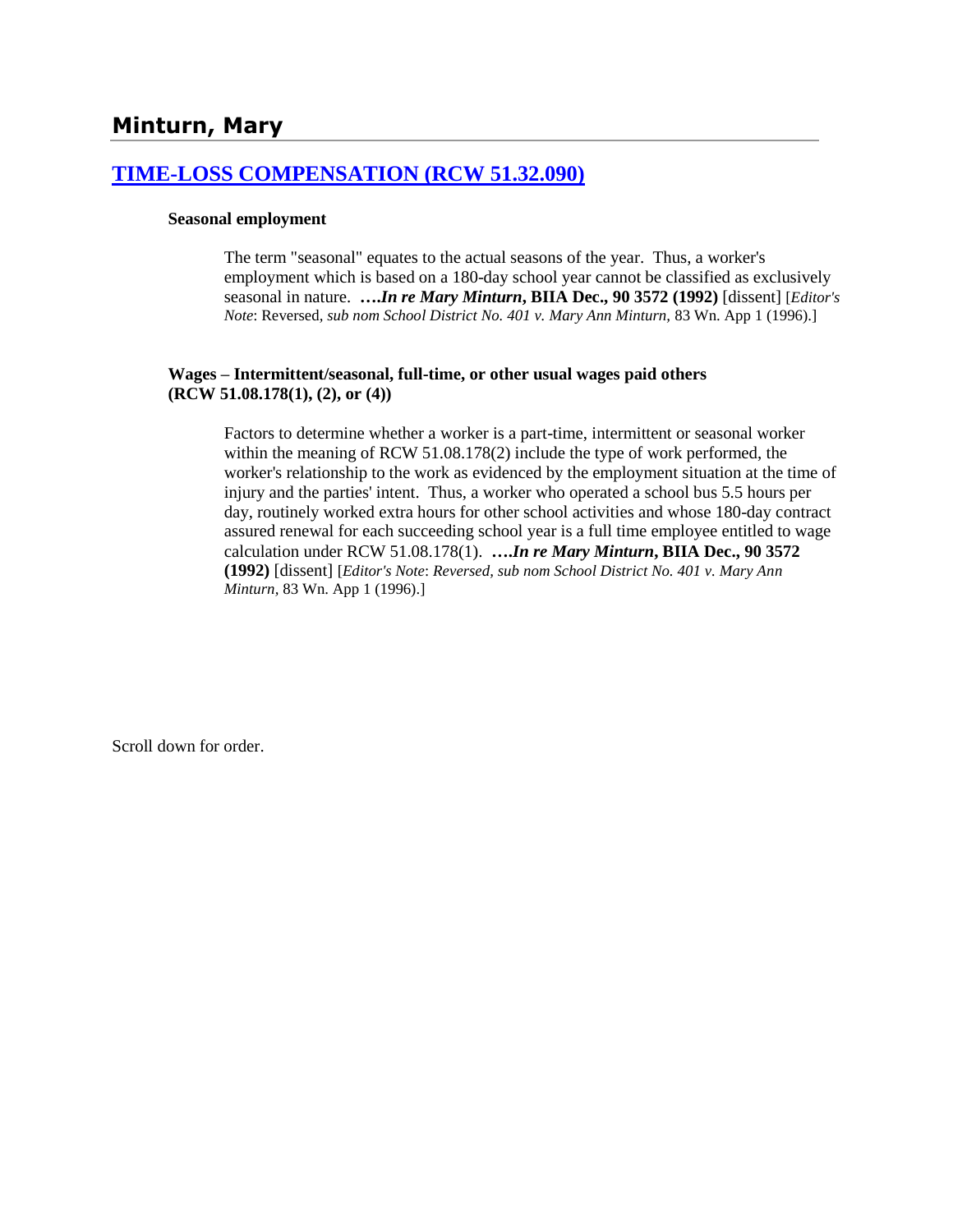#### **BEFORE THE BOARD OF INDUSTRIAL INSURANCE APPEALS STATE OF WASHINGTON**

**)**

**IN RE: MARY ANN MINTURN ) DOCKET NO. 90 3572**

**CLAIM NO. T-025154 ) DECISION AND ORDER**

APPEARANCES:

Claimant, Mary Ann Minturn, Pro Se

Self-Insured Employer, School District #401, by Hall & Keehn, per Gary D. Keehn and Janet L. Smith, Attorneys

Department of Labor and Industries, by The Attorney General, per Deborah Bellam, Assistant

This is an appeal filed by the self-insured employer, School District #401, on July 2, 1990 from an order of the Department of Labor and Industries dated June 22, 1990 which ordered the self-insured employer to pay time loss benefits based upon a monthly time loss rate of \$ 1,121.58 with adjustment to all benefits previously paid from the date of injury based upon a review of wage information relating to the claimant, Mary Ann Minturn. This information indicated that the claimant's time loss compensation should be calculated on hours worked for the school year 1988-89, total hours 1,373.75, X hourly wage of  $$ 9.95 = $ 13,668.81 \div \text{contracted days of } 185 = $ 73.885 \text{ (per day)} \times 22$ (work days) =  $$ 1,625.48$  (gross wage per month) X (conjugal status)  $69\%$  =  $$ 1,121.58$  (time loss rate per month). The Department order is **AFFIRMED**.

# **DECISION**

Pursuant to RCW 51.52.104 and RCW 51.52.106, this matter is before the Board for review and decision on a timely Petition for Review filed by the Department to a Proposed Decision and Order issued on November 12, 1991 in which the order of the Department dated June 22, 1990 was reversed and remanded, and directed the Department to pay time loss compensation to the claimant as a seasonal worker according to the mandate of RCW 51.08.178(2).

The Board has reviewed the evidentiary rulings in the record of proceedings and finds that no prejudicial error was committed and said rulings are hereby affirmed.

The self-insured employer appealed the Department's method of computing Ms. Minturn's time loss compensation benefits pursuant to RCW 51.08.178(1), contending that the time loss compensation rate should be calculated according to subsection (2) of that statute. As a secondary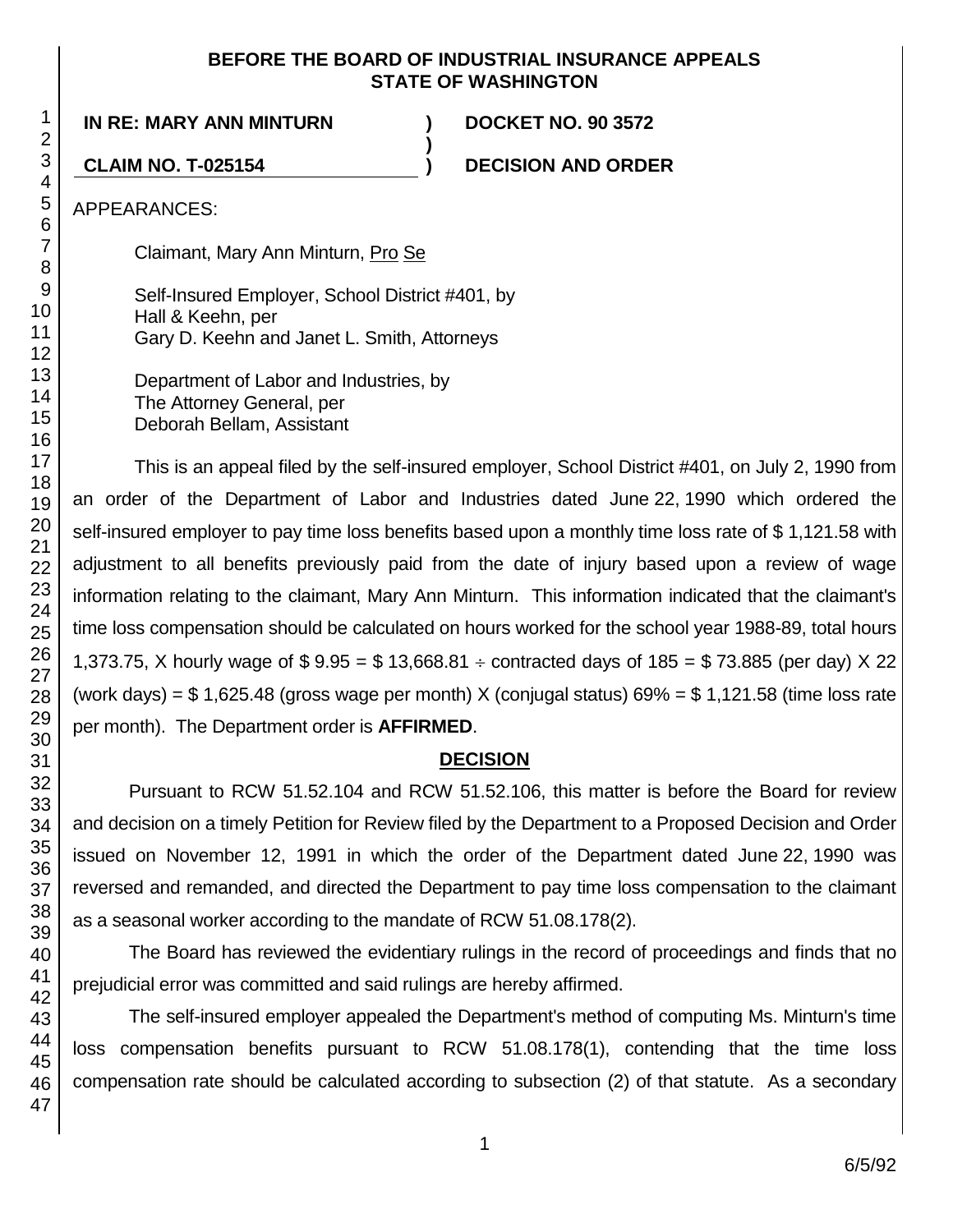issue, the employer contends that the hours Ms. Minturn worked in excess of regularly scheduled hours should not be included in the calculation of monthly wages under subsection (1) because they constitute overtime.

The 1988 amendments to RCW 51.08.178 provide for several changes in the method for determining injured workers' monthly wages for purposes of determining monthly time loss compensation under Title 51. Among other things, the statute, as amended, provides that workers whose current employment or relationship to employment is essentially part-time or intermittent, or whose employment is exclusively seasonal in nature, shall have the monthly wage determined by averaging wages earned over any period of twelve successive calendar months preceding the date of injury which fairly represents the claimant's "employment pattern."

Although RCW 51.08.178(1) provides a method for computing a monthly wage for a worker who works 1, 2, 3, 4, 5, 6, or 7 days per week, and could arguably be used to determine the monthly wage of a part-time worker, we believe the Legislature intended the 1988 amendments to require an alternate way of computing the monthly wage when the worker's employment or relationship to employment is essentially part-time or intermittent, or the employment is exclusively seasonal.

In the case before us, the issue is whether time loss compensation paid to a contract school bus driver, such as Ms. Minturn, should be based on subsection (1) or (2) of RCW 51.08.178. In order to answer this question we start with an inquiry whether the description of her employment falls within subsection (2) or, in other words, whether the nature of her employment is exclusively seasonal or whether such employment is essentially part-time or intermittent. Last, we inquire whether Ms. Minturn's relationship with her employment is essentially part-time or intermittent. We note that the terms seasonal, part-time, or intermittent are not defined by statute.

The record establishes that Ms. Minturn had worked for School District #401 as a school bus driver since 1984. Because of her on-the-job injury on January 4, 1990, and her subsequent inability to work for several months, the Department did not look at the 1989-90 school year as the basis for computing her rate of time loss, but instead used the 1988-89 school year.

In the 1988-89 school year, Ms. Minturn was regularly scheduled for 5.5 hours per day, Monday through Friday. She worked a total of 1,373.75 hours, with an annual income of \$ 13,668.81, and an hourly wage rate of \$ 9.95. By contract, she worked 180 days per year, and was paid for 10 holidays, for a total of 190 days per year. Her pay, however, was prorated over a twelve-month period, so she had income deferred from the school year which was paid to her during the summer months.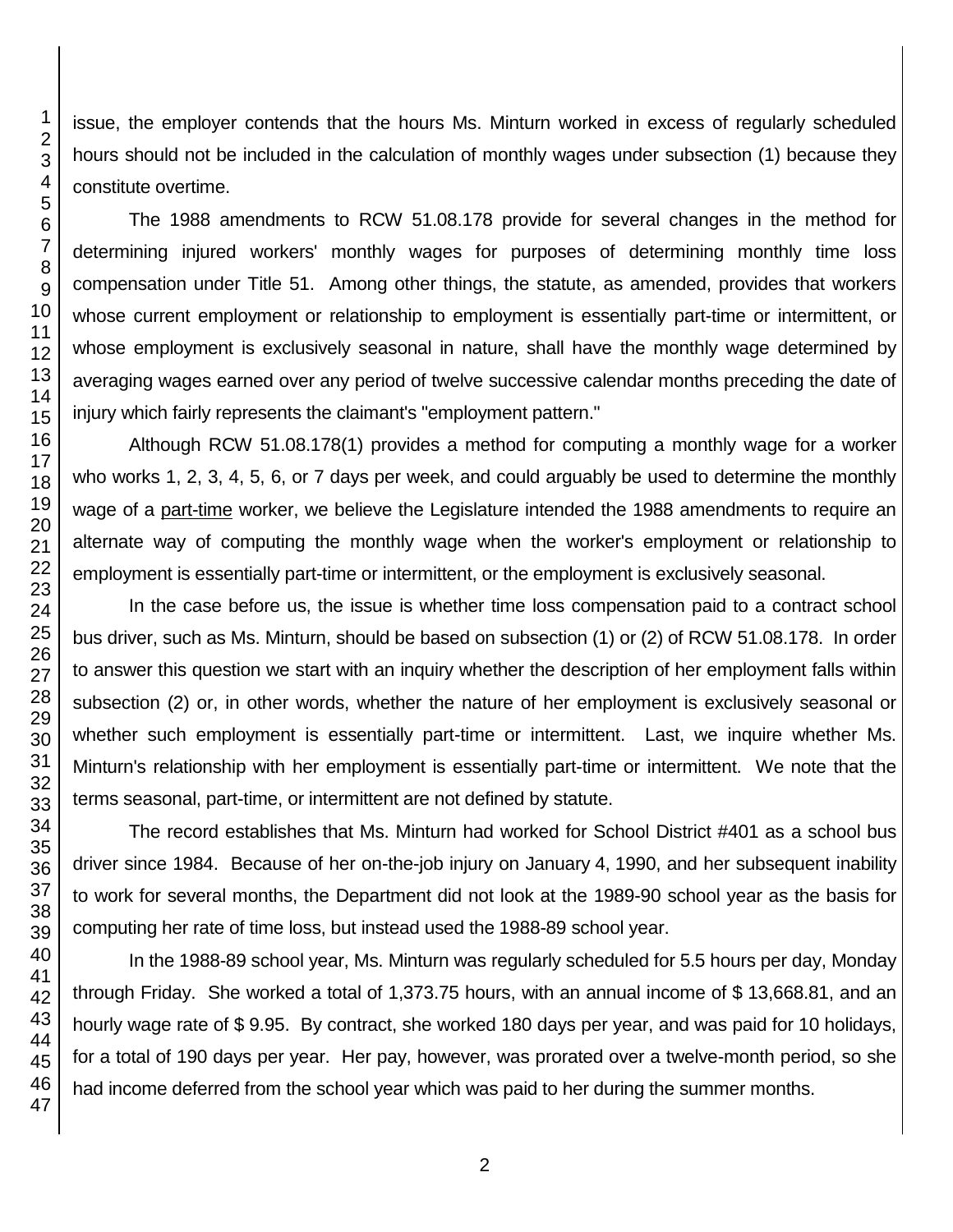The evidence shows that 8 hours per day is not the norm for school bus drivers. For 1988-89 Ms. Minturn had a basic contract for 5.5 hours per day, Monday through Friday, with the ability to bid for extra hours based upon her seniority. Ms. Minturn consistently worked extra hours beyond her regularly scheduled 5.5 hours, and for the 1988-89 school year she worked an additional 338.25 hours, paid at the regular \$ 9.95 hourly wage.

Like the industrial appeals judge, we do not agree with the employer's contention that the extra hours should be considered "overtime" hours and therefore excluded from her "wages" under subsection 1. Overtime hours typically are hours in excess of forty hours per week, and by her contract with the School District are paid at time-and-a-half. Ms. Minturn received the regular hourly wage rate for the extra hours, and there is no indication that her hours exceeded forty hours per week.

In analyzing whether the contract school bus driver employment was essentially part-time, we conclude that she was normally employed five days a week for seven and a half hours per day. We reach this conclusion by dividing 338 hours (the extra hours per day she worked in the 1988-89 school year) by 180 days (the number of days worked)  $= 1.8$  hours (extra hours per day beyond her contract hours of 5.5). It is difficult to consider the nature of Ms. Minturn's job to be part-time work when during the months of her employment she worked 5 days a week, approximately 7½ hours per day.

The next issue we consider is whether the nature of Ms. Minturn's employment was "essentially intermittent." Intermittent implies a stopping, and starting again, at intervals. However, at the end of each contract year, Ms. Minturn is assured by the school district that she will be hired for the next or following school year. By receiving such assurances Ms. Minturn is then not entitled to unemployment compensation benefits. The underlying implication is that she is not "unemployed" during the summer months, and is assured of ongoing employment at the School District commencing at the beginning of the following school year. Although she does not drive a school bus during the summer interval, Ms. Minturn receives wages during those months that have been prorated. For these reasons, we are persuaded that the nature of the employment with this employer is not "essentially intermittent," as she has continuous and continuing employment with the School District and is paid on a monthly basis.

Nor are we persuaded that her relation to employment was either part-time or intermittent. Neither the School District nor Ms. Minturn, apparently, viewed her employment as anything but ongoing as she continued to get renewed contracts for each subsequent school year. Ms. Minturn did not seek alternate employment, but was content to be an employee of the District. In looking at both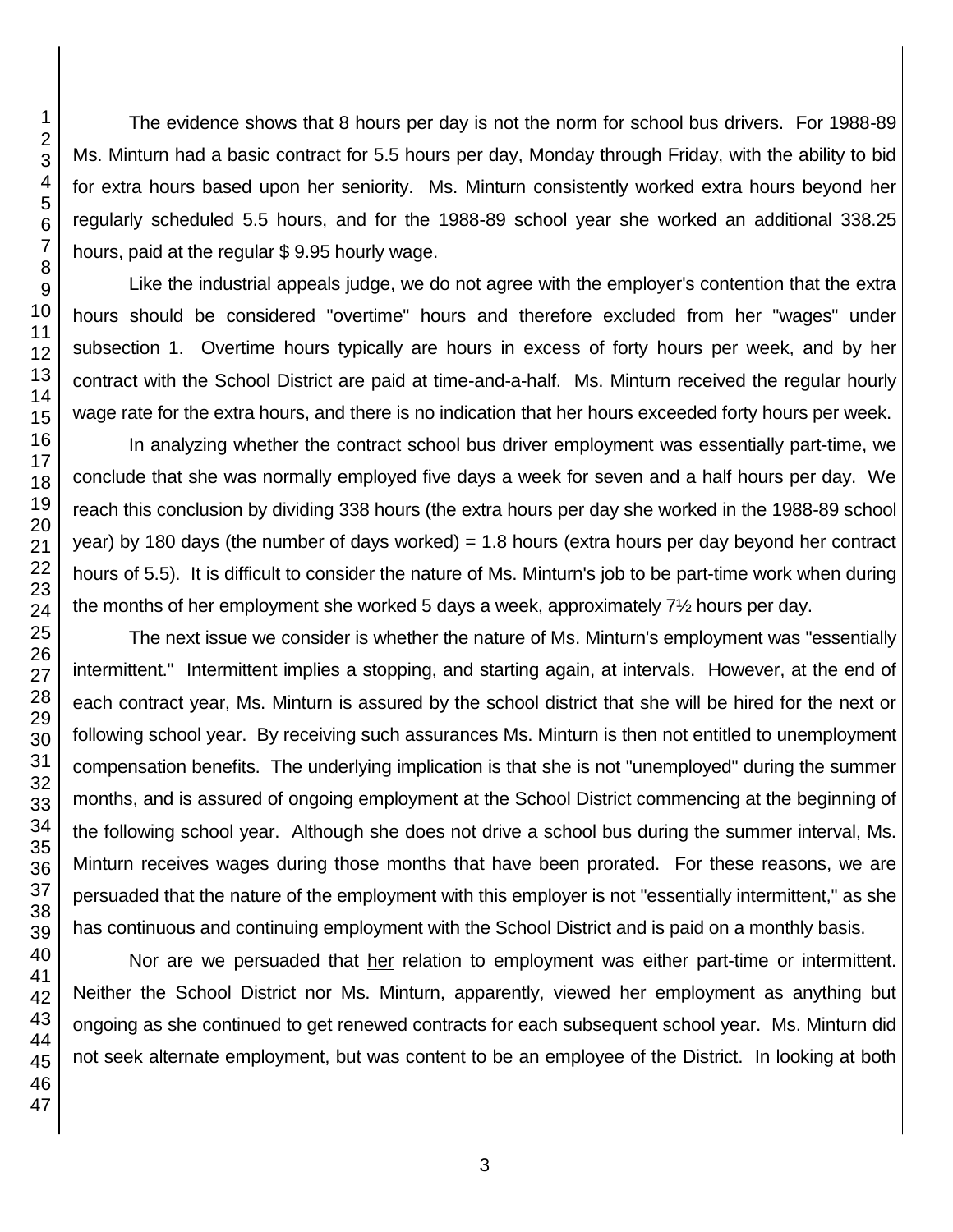the nature of the school bus driving employment and Ms. Minturn's established relationship to that employment, we must conclude that she was neither part-time nor intermittent.

The most problematic consideration, and the one we reserve to the last, is whether Ms. Minturn's school bus driver employment should be classified as "exclusively seasonal" in nature. Both the self-insured employer and the Department in their supporting written materials remind us that the terms or words of a statute must be accorded their ordinary meaning. The word they focus on is the definition of "seasonal". We note, however, that the statute includes the modifier "exclusively", which has the effect of emphasizing the limited use of "seasonal" as used in subsection 2 of RCW 51.08.178. It appears that "seasonal" must include the addition of "exclusively" in trying to determine the ordinary meaning of both words as used in context.

On the one hand, the Department argues that "seasonal" or "exclusively seasonal" must be read narrowly to equate very nearly to actual seasons of the year. On the other hand, the self-insured employer argues for an expanded definition of "exclusively seasonal", in order to avoid an anomalous result of paying more in wage replacement benefits than Ms. Minturn may arguably be entitled to. The problem with the self-insured employer's approach is that to use an expanded definition would force a change in the ordinary meaning of the words "exclusively seasonal".

We believe the term "seasonal" as used in RCW 51.08.178 (especially in light of the modifier "exclusively"), must be meant to have its common meaning, that is, work which is dependent on a season of the year. Black's Law Dictionary, at 1212 (5th ed. 1979); Webster's III New International Dictionary, at 2049 (1986); State v. Roadhs, 71 Wn.2d 705 (1967). Driving a school bus obviously is dependent upon the days that school is in session. However, the contract for school bus drivers requires 180 days of work (at 5 days per week), which is not based on a certain season. Looking at the nature of this occupation, it could be carried on throughout an entire year and not necessarily carried on only at certain "seasons". We are persuaded that a worker such as Ms. Minturn, whose work is not based on the seasons but is based on a contract of employment which is not defined by the seasons, cannot have such work classified as "exclusively seasonal in nature." We decline to expand the definition of seasonal to include the concept of a "school season" which encompasses, in fact, most of the calendar year. Cf. In re Alfredo F. Lomeli, Dckt. No. 90 4156 (January 13, 1992).

Ms. Minturn's employment pattern does not fit within RCW 51.08.178(2). Therefore, her wage replacement benefits must be calculated under the provisions of RCW 51.08.178(1).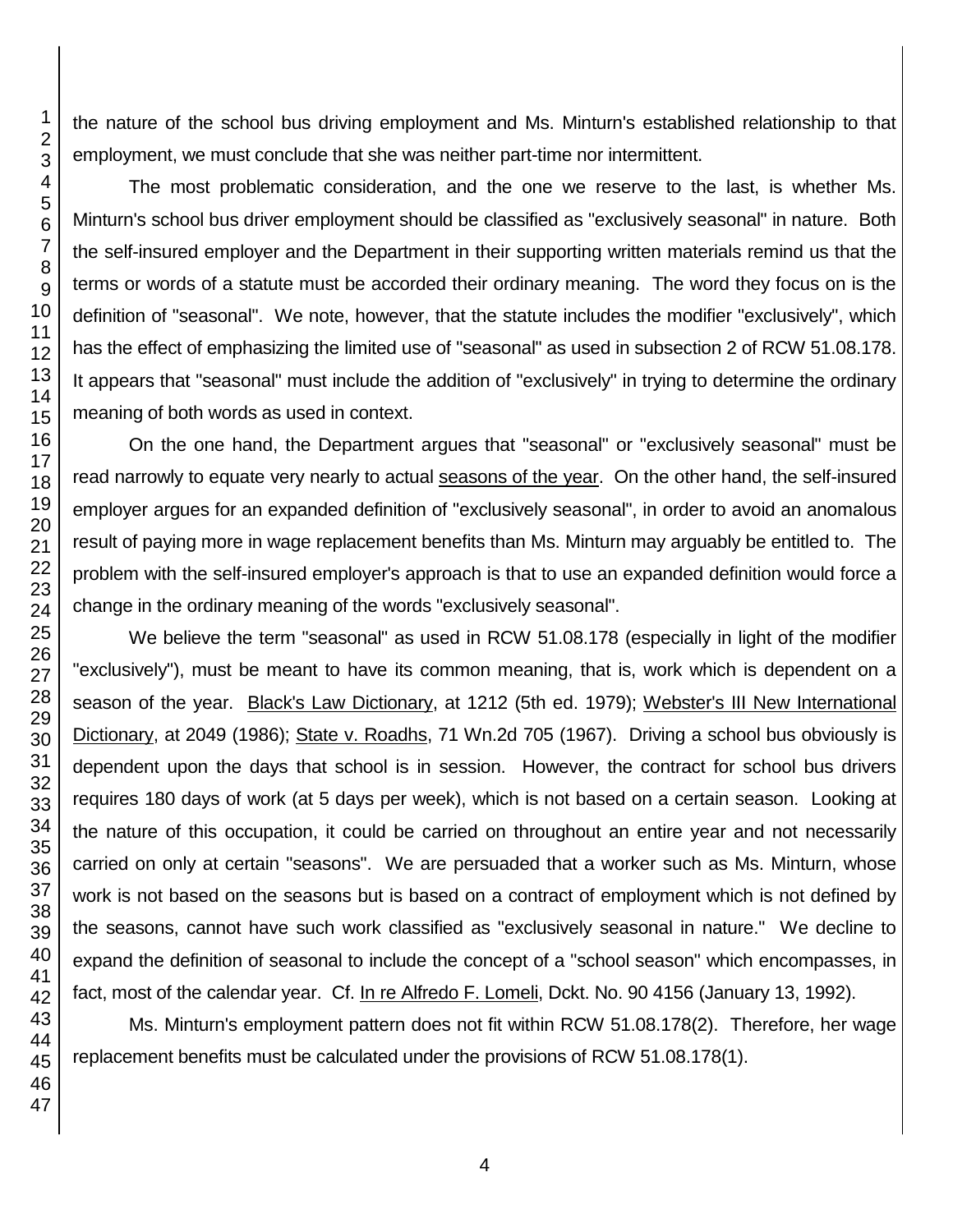After consideration of the Proposed Decision and Order and the Petition for Review filed thereto, and a careful review of the entire record before us, we are persuaded that the Department order of June 22, 1990 wherein the Department directed the self-insured employer to pay time loss compensation benefits based upon a monthly time loss rate of \$ 1121.58, with adjustments to all benefits previously paid from the date of injury, is correct and should be affirmed.

#### **FINDINGS OF FACT**

1. On January 23, 1990 a report of accident was filed by the claimant, Mary Ann Minturn, alleging an industrial injury to have occurred on January 4, 1990 while in the course of her employment with School District #401. On January 31, 1990 a Department order was issued allowing the claim for medical treatment and such other benefits as may be authorized or required by law. On June 22, 1990, the Department ordered the self-insured employer to pay time loss compensation benefits based upon a monthly time loss rate of \$ 1,121.58, with adjustments to all benefits previously paid from the date of injury.

On July 2, 1990, the self-insured employer filed a Notice of Appeal with the Board from the June 22, 1990 order. That appeal was assigned Dckt. No. 90 3572, and on August 13, 1990 the Board entered an order granting the appeal and ordering hearings to be held on the issues raised therein.

2. On January 4, 1990 the claimant, Mary Ann Minturn, was employed at School District #401 as a school bus driver. On January 4, 1990, Ms. Minturn, while in the course of her employment with School District #401, was injured. Her claim was accepted and benefits were provided.

At the time of her injury, Ms. Minturn earned \$ 9.95 per hour as a school bus driver. School District #401 bus drivers, including Ms. Minturn, work 180 days per school year and are paid for 10 holidays, for a total of 190 days paid for work.

- 3. During the 1988-89 school year, Ms. Minturn had regularly scheduled bus runs amounting to 5.5 hours per day, 5 days per week. Sometime during that year the normally scheduled bus runs increased to 5.75 hours per day, 5 days per week.
- 4. In addition to her normally scheduled bus runs, Ms. Minturn, within the provisions of her contract as a school bus driver, was entitled to bid for extra bus driving runs. These runs are awarded based upon bus driver seniority. Ms. Minturn worked an average of 1.8 additional hours per day on extra runs throughout the 1988-89 school year. These additional hours are not overtime hours but are paid at the straight rate of compensation. During the 1988-89 school year, Ms. Minturn, on average, when totaling her normal hours and her extra bus driving runs, worked 7.5 hours per day for 180 days.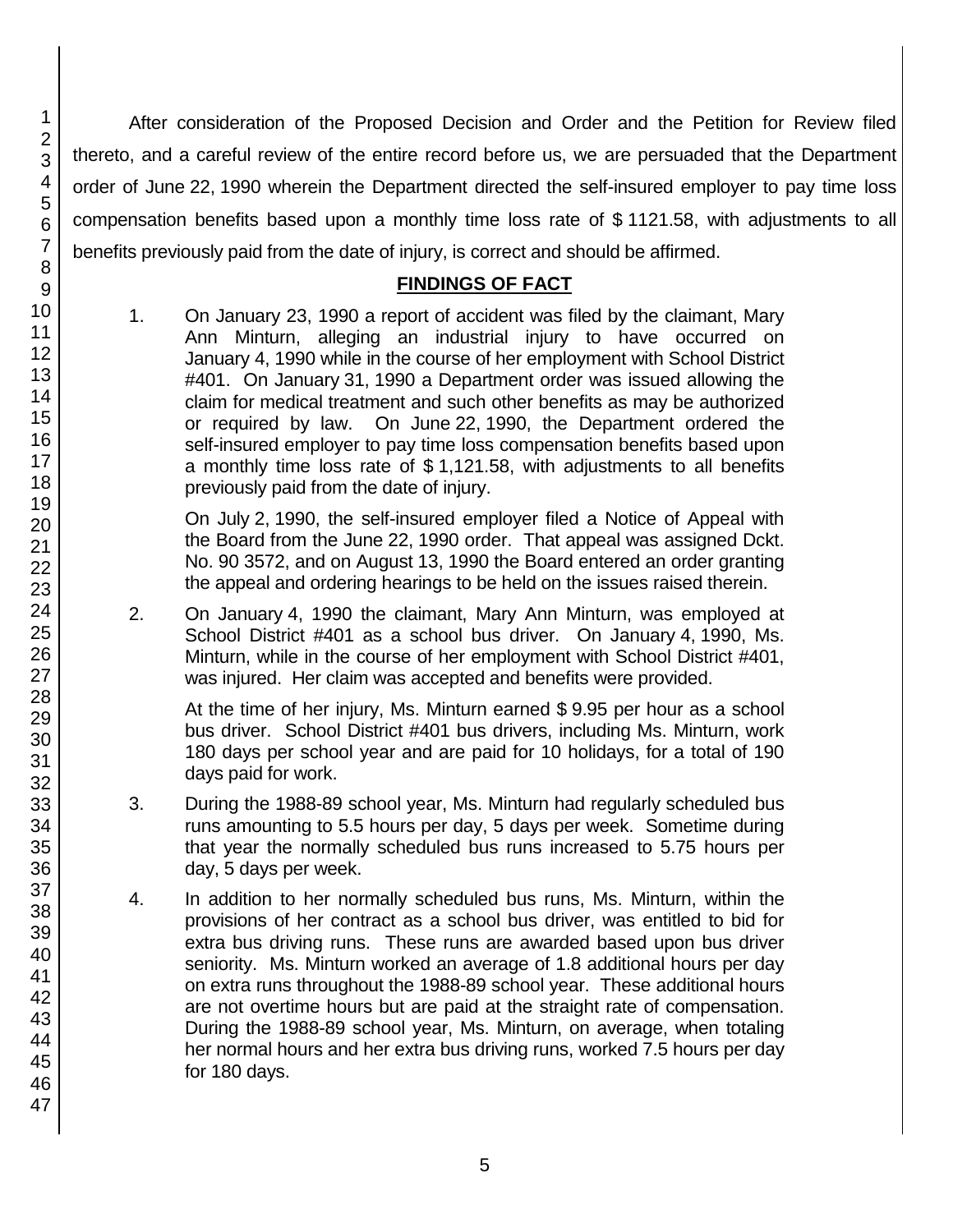5. At the time of her industrial injury, Ms. Minturn's employment was not exclusively seasonal, nor essentially part-time or intermittent. Ms. Minturn was essentially a full-time worker for School District #401 and had an ongoing continuous employment relationship with the District.

#### **CONCLUSIONS OF LAW**

- 1. The Board of Industrial Insurance Appeals has jurisdiction over the parties and the subject matter to this appeal.
- 2. At the time of her industrial injury, the claimant, Mary Ann Minturn, was not a worker whose employment was exclusively seasonal in nature or whose current employment or relationship to employment was essentially part-time or intermittent as set forth in RCW 51.08.178(2). Therefore, Ms. Minturn's monthly wages shall not be computed pursuant to RCW 51.08.178(2), but shall be determined by computation methods set forth in RCW 51.08.178(1) as a worker working 5 days per week at an average of 7½ hours per day, with an hourly wage of \$ 9.95 per hour.
- 3. The Department order of June 22, 1990 which calculated the claimant's time loss compensation rate according to RCW 51.08.178(1), is correct and is affirmed.

#### It is so **ORDERED**.

Dated this 5<sup>th</sup> day of June, 1992.

## BOARD OF INDUSTRIAL INSURANCE APPEALS

 $\sqrt{s}/\sqrt{s}$ S. FREDERICK FELLER Chairperson

/s/\_\_\_\_\_\_\_\_\_\_\_\_\_\_\_\_\_\_\_\_\_\_\_\_\_\_\_\_\_\_\_\_\_\_\_\_ FRANK E. FENNERTY, JR. Member

## **DISSENT**

I disagree with the Board majority's conclusion that Ms. Minturn was essentially a full-time worker and that she was not a seasonal worker within the meaning and intent of RCW 51.08.178(2).

 Our industrial appeals judge's Proposed Decision and Order, in a very well-reasoned analysis, determined that, for the purposes of arriving at the proper monetary level of the claimant's time loss compensation in accordance with the intent prompting the 1988 amendments to RCW 51.08.178, her employment was seasonal in nature, and thus her time-loss compensation should be calculated in accordance with the provisions of subsection (2) of RCW 51.08.178 rather than subsection (1) thereof. I fully concur.